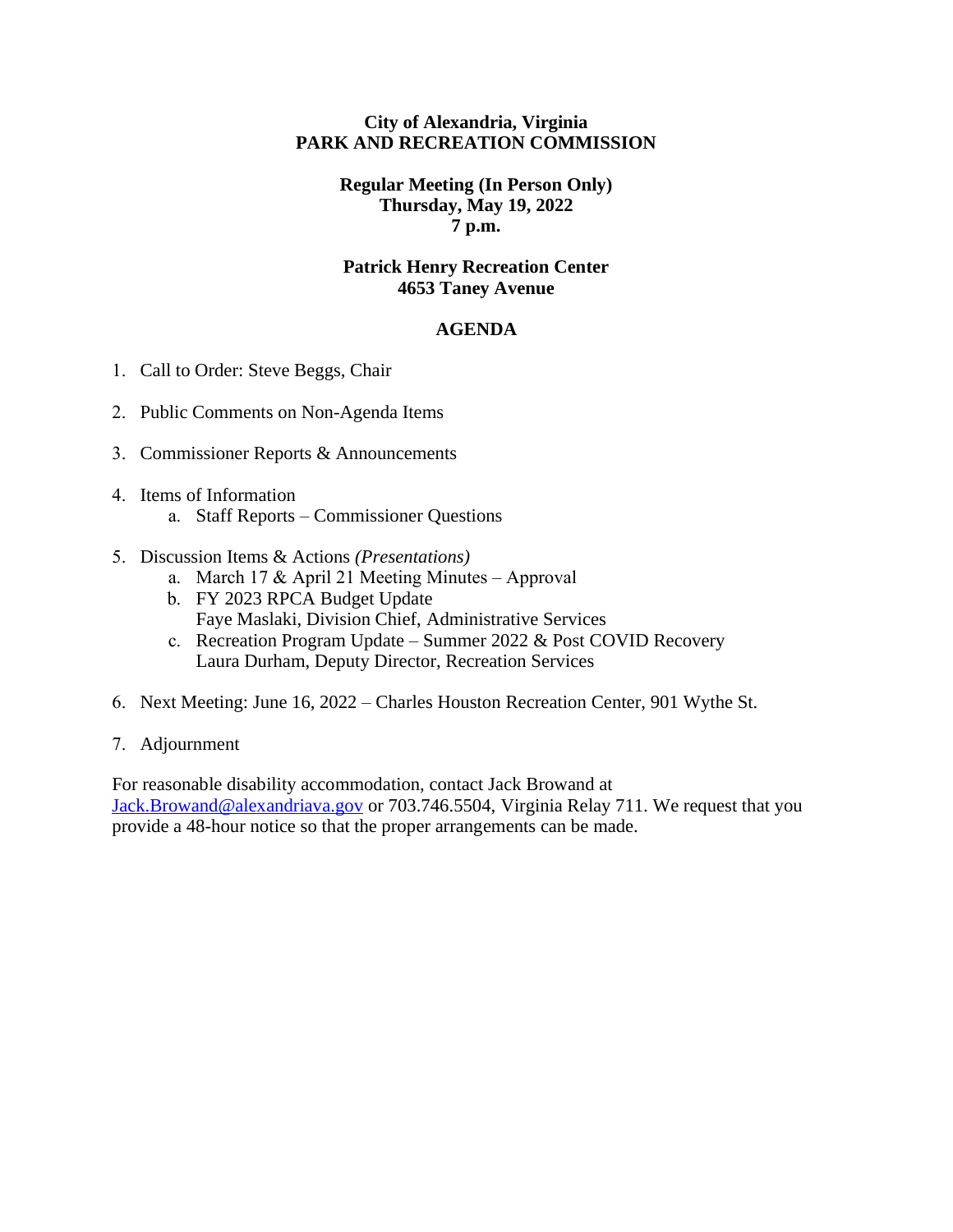| <b>Date</b>                                                                | <b>Issue(s) for Discussion</b>                                                                       | Commission         | <b>Planning</b>   | <b>City</b> |  |  |  |  |  |  |
|----------------------------------------------------------------------------|------------------------------------------------------------------------------------------------------|--------------------|-------------------|-------------|--|--|--|--|--|--|
|                                                                            |                                                                                                      | <b>Action</b>      | <b>Commission</b> | Council     |  |  |  |  |  |  |
| FY 2022 Agenda Items - Park & Recreation Commission: July 2021 - June 2022 |                                                                                                      |                    |                   |             |  |  |  |  |  |  |
| 7/15/21                                                                    | Athletic Field Master Plan Implementation Update - Report                                            | Receive            | NA                | <b>NA</b>   |  |  |  |  |  |  |
| P. Henry                                                                   | Simpson Park Plan Amendment (Diamond Synthetic Conversion)                                           | Receive            | TBD               | <b>TBD</b>  |  |  |  |  |  |  |
|                                                                            | <b>Aquatics Information Update</b>                                                                   | Show               | NA                | <b>NA</b>   |  |  |  |  |  |  |
|                                                                            | <b>TFAC Memo Update</b>                                                                              | Receive            | NA                | NA          |  |  |  |  |  |  |
| August 2021                                                                | No regular meeting                                                                                   |                    |                   |             |  |  |  |  |  |  |
| 9/23/2021                                                                  | Waterfront Flood Mitigation Brief                                                                    | Information        | <b>TBD</b>        | <b>TBD</b>  |  |  |  |  |  |  |
| C. Houston                                                                 | Del Ray Gateway/Colasanto Interactive Fountain/Spray Park                                            | Information        | <b>NA</b>         | <b>NA</b>   |  |  |  |  |  |  |
|                                                                            | Arlandria/Chirilagua Plan                                                                            | Endorsement        | <b>TBD</b>        | <b>TBD</b>  |  |  |  |  |  |  |
|                                                                            |                                                                                                      |                    |                   |             |  |  |  |  |  |  |
| 10/21/2021                                                                 | Oakville Triangle - Block C                                                                          | Endorsement        | <b>NA</b>         | <b>NA</b>   |  |  |  |  |  |  |
| <b>Virtual</b>                                                             | <b>Upland Park Playspace Design Update</b>                                                           | <b>Information</b> | <b>NA</b>         | <b>NA</b>   |  |  |  |  |  |  |
|                                                                            | 2022 Site See Update                                                                                 | Information        | NA                | <b>NA</b>   |  |  |  |  |  |  |
|                                                                            | <b>TFAC Implementation Strategy Update</b>                                                           | <b>Information</b> | <b>TBD</b>        | <b>TBD</b>  |  |  |  |  |  |  |
|                                                                            |                                                                                                      |                    |                   |             |  |  |  |  |  |  |
| 11/18/2021                                                                 | <b>TFAC Implementation Strategy Report</b>                                                           | Information        | <b>TBD</b>        | <b>TBD</b>  |  |  |  |  |  |  |
| <b>Virtual</b>                                                             | Simpson Park Plan Amendment (Public Hearing)                                                         | Endorsement        | NA                | <b>NA</b>   |  |  |  |  |  |  |
|                                                                            | Diamond Synthetic Conversion                                                                         |                    |                   |             |  |  |  |  |  |  |
|                                                                            | Public Art at Del Ray Gateway/Colasanto Spray Park Update                                            |                    |                   | NA          |  |  |  |  |  |  |
|                                                                            | Fort Ward Park Management Plan Update (Memo).                                                        | Information        | <b>NA</b>         | <b>TBD</b>  |  |  |  |  |  |  |
|                                                                            |                                                                                                      | Information        | <b>NA</b>         |             |  |  |  |  |  |  |
|                                                                            |                                                                                                      |                    |                   |             |  |  |  |  |  |  |
| 12/16/2021                                                                 | Does Not Meet                                                                                        |                    |                   |             |  |  |  |  |  |  |
| 1/20/22                                                                    | Designate a member to serve on Waterfront Commision                                                  | Endorsement        | <b>NA</b>         | Feb 2022    |  |  |  |  |  |  |
| <b>Virtual</b>                                                             | Designate a member to serve on Open Space Steering Committee                                         | Endorsement        | <b>NA</b>         | <b>NA</b>   |  |  |  |  |  |  |
|                                                                            | Pickleball Court Expansion Plan Introduction (Memo)                                                  |                    |                   | NA          |  |  |  |  |  |  |
|                                                                            | Potomac River Generating Station CDD (Presentation)                                                  | Information        | NA                | 2022-Q2     |  |  |  |  |  |  |
|                                                                            |                                                                                                      | Information        | 2022-Q2           |             |  |  |  |  |  |  |
| 2/17/22                                                                    |                                                                                                      |                    |                   |             |  |  |  |  |  |  |
| <b>Virtual</b>                                                             | FY 2023 Proposed Operating & CIP Budget Brief<br><b>Pickleball Court Expansions (Public Hearing)</b> | Information        | <b>NA</b>         | May 2022    |  |  |  |  |  |  |
|                                                                            | <b>Community Matching Fund Update</b>                                                                | Endorsement        | NA                | <b>NA</b>   |  |  |  |  |  |  |
|                                                                            | <b>Urban Forestry Briefing</b>                                                                       | Information        | NA                | <b>NA</b>   |  |  |  |  |  |  |
|                                                                            |                                                                                                      | Information        | <b>TBD</b>        | <b>TBD</b>  |  |  |  |  |  |  |
|                                                                            |                                                                                                      |                    |                   |             |  |  |  |  |  |  |

### RECREATON, PARKS AND CULTURAL ACTIVITIES – AS OF MAY 1, 2022